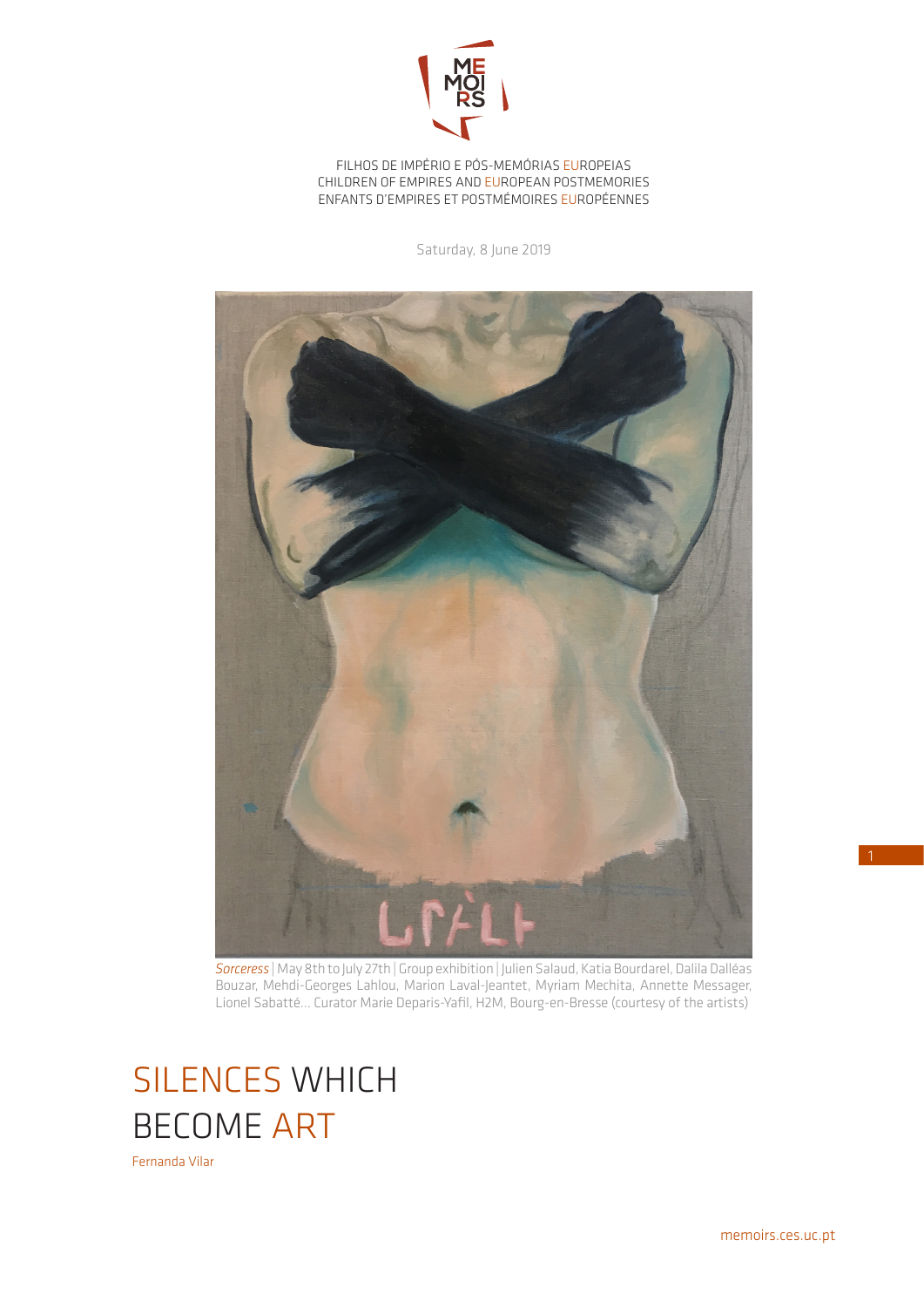

On the 23<sup>rd</sup> February 2005 the French parliament passed a law stating "the recognition by the Nation of repatriated French people" (1) and declaring France's desire to revisit its colonial past, in particular by including it in school and university curricula. Fourteen years have passed since the passing of that law. Since then majority of the debate that has taken place has been within a revisionist atmosphere, but it is only recently that studies have emerged (2) that question the official narrative.

Also in 2005, in November, the so-called "crisis of the *banlieues"* took place. Its repercussions in the media were significant: it was prominently covered in many countries, and showed that the citizens of former colonies were a large part of the population of the *banlieues* of large French cities. Made up mainly of two or three generations of immigrants from North and Sub-Saharan Africa, the *banlieues* need to be discussed in a less responsive, more informed way, that avoids the recapitulation of racist stereotypes. However, official discourse fails to address the diversity of French history, or explain immigration as a result of colonialism. We should turn, therefore, to the flourishing artistic production of French second and third generation immigrants. This artistic practice provides the essential personal stories and archival details which are needed to resuscitate and inform debate.

1962 marked the end of colonialism in Algeria. Yet even today Algerians and their descendants want to hear their stories told afresh. They want to fill in the gaps, overcome the silence and correct the dissonances that permeate the negative stories told in private and the official discourse of the French state, above all in relation to the events of the war of independence. They include the children and grandchildren of the *harkis* (3), considered to be traitors in Algeria for having fought on the side of the French, the *pieds-noirs* (the equivalent of Portuguese *retornados,* the settler colonial community who returned after independence) and French-Algerians, whose parents migrated to France before and after independence. They include, finally, the veterans of the war of independence themselves.

The choreographer Nacera Belaza remembers a childhood in Algeria, up to the age of five, full of great freedom, nature, luminous days, terracotta earth and an endless blue sky. She remembers, too, heavy, dark nights of uncertain space and extent, full of distant and intense sounds. In her journey as a choreographer she has always played with light and dark. In her most recent creation, *[Le cercle](https://vimeo.com/263130484)* (2018), the watcher's eyes have to adjust to the darkness of the room to see barely illuminated dancers, who seem to be mirages. Sound comes from far away, as if we were in a village in the mountains. Little spots of light emerge when something passes, but we can't be sure what it is. It is as if Nacera Belaza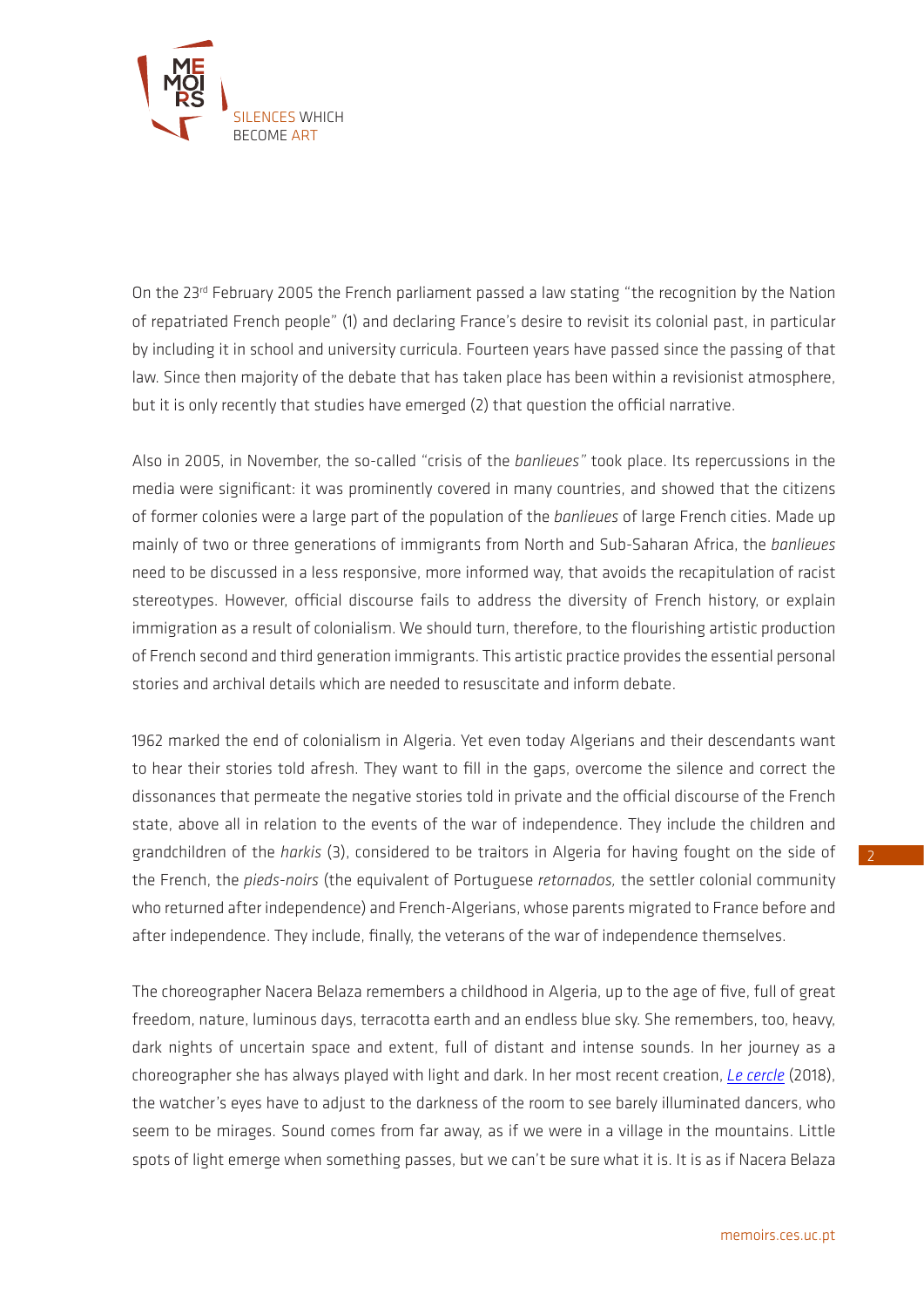

offers us a vision of the childhood she narrated in her interview with the MEMOIRS group. It is the only piece of choreography in which she does not dance, as if she wants to bring one cycle to a close, and see what can be made out of personal memories and a desire to explore family history and her country of origin. According to the choreographer, her parents are part of the "generation of silence" which sought to save their children from the humiliations they themselves suffered as immigrants. Within the family, the fear of losing one's origins has created an imaginary Algeria that is fixed in time. France seems to be only a place to pass through: "we do not belong to this place", her father says. Inserted into this dichotomy, the artist takes to living and creating according to the motto "*Liberté dans la contrainte*" (Freedom within limits). These limits go from the physical – living in a house that is too small for a family – to the psychological – reconciling the dreams of parents who wanted to stay in Algeria, with the reality of those brought up in France. Today she forges a dynamic relation between France and Algeria, building a bridge to show that the two countries share a recent history that must be explored.

Silence was also a constant feature in the childhood of the journalist and documentary-maker Dorothée Myriam Kellou, for whom Algeria was a taboo subject for a long time. Her Algerian father lived in France as if in exile, while her French mother did not allow the past to be openly discussed. After their divorce, her father began to talk about his history. Inadvertently coming across a concrete trace of the past in the form of the statue of Sergeant Blandan (which was in his village in Algeria and that is found today in the city of Nancy, where he lives), this monument crystallizes her father's fears as he admits to feeling oppressed by his memories. Dorothée Kellou makes a documentary about this paternal trauma, "A Manshourah tu nous as séparés" (2019). This allows her to lift the weight of silence from what her father could not speak about: his life in a displaced persons camp. This is a history that few people know, on either side of the Mediterranean. Addressing the symbolic value of her work, and its place in her personal life, the film-maker says, "I feel divided between my present and my origins, but I believe that the film is part of [a] process" (4): connecting episodes of French and Algerian history, the film overrides her mother's prohibition on going to Algeria to discover her father's history.

Traces of the colonial past both inhabit everyday reality and feed the stories of fiction. In her book *L'art de perdre* (2017), Alice Zeniter confronts the main character (and her *alter ego*), Naïma, with the traces of a past that is not past. She is the granddaughter of *harkis* who came to France in 1962. The character works in an art gallery and her manager tasks her with organizing a retrospective of an Algerian artist,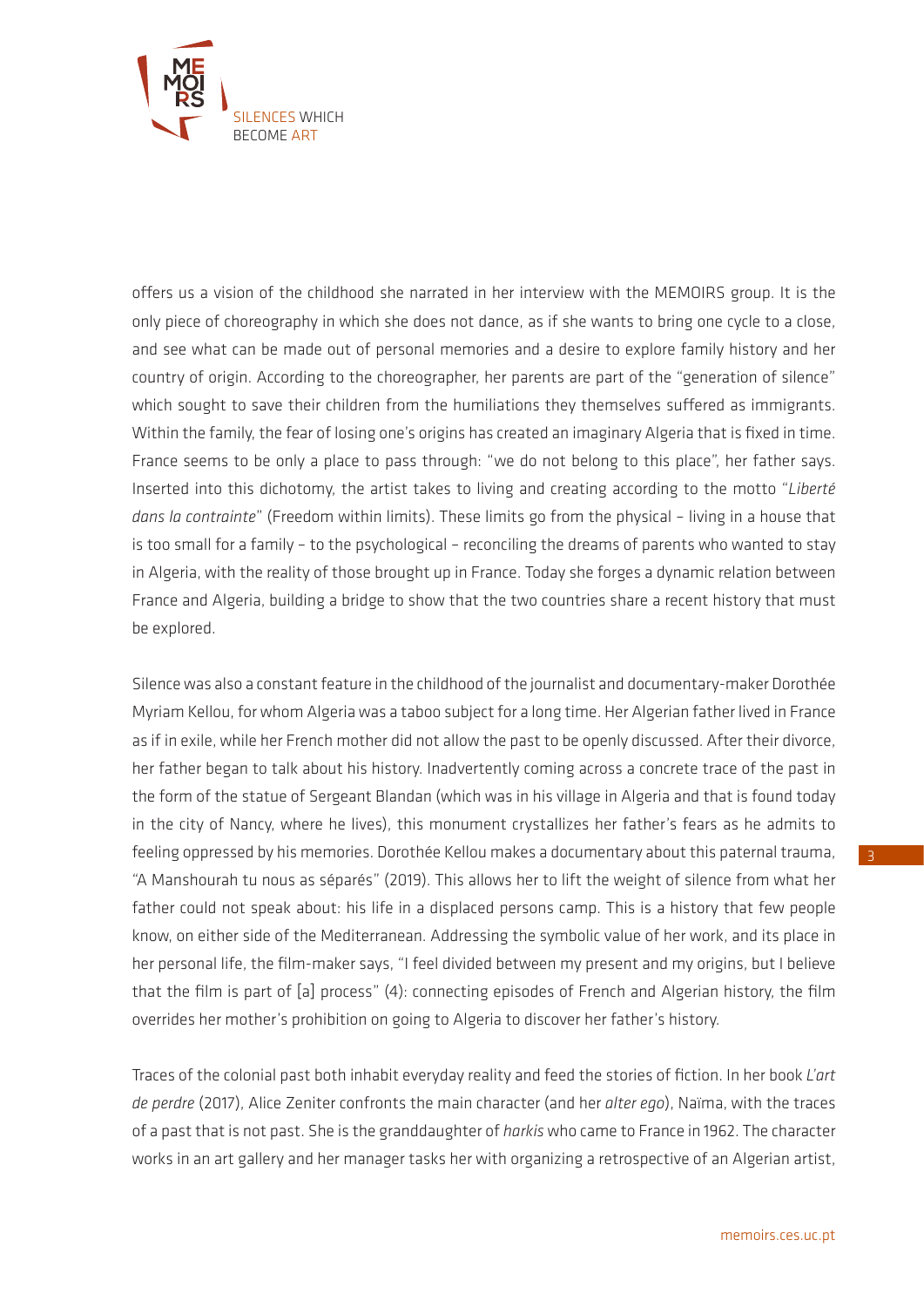

Lalla, who lives in France. Visiting the artist's apartment, the protagonist's first impression is its sober atmosphere. It "gives the impression that it was laid out for someone who would not live there" (p.339). However, looking more closely, the narrator "cannot stop herself from comparing the house with her grandmother's apartment, in which Algeria fills every corner, loudly and ostentatiously" (p.340). She notes the Muslim calendars, the copper trays decorated with Arabic script, the photograph of Mecca, the tea cups, the television switched to an Algerian channel. Algeria is there in the silver jewellery and in the ochre colour of the women's hair. Naïma concludes, however, that "behind it all there is nothing (…)". The narrator writes that "Naïma's family has been going around with Algeria for so long that they no longer know what surrounds them. Memories? Dreams? A lie?" (p.340). The duality between being obliged to abandon roots and the impossibility of actually erasing them permeates the novel. Zeniter shows the difficulty in facing history that those who inherit it face. They are at once confronted with a colonial past that insists on returning them to their origins, while at the same time there is no enlightened, un-prejudiced debate which would enable them to understand their place in French society today.

To affirm her *kabyle* heritage and avoid reproducing an idealized Algeria, the film-maker Fatima Sissani has made various documentaries which investigate (her) life as an immigrant. She arrived in France as a six-year old, and had to deal with her own duality: a mother who never spoke French, but only *kabyle*. To paraphrase Frantz Fanon, "to accept a language is to accept a civilization", as well as the exterior world of a society that speaks French. This conflict of silences, civilizations and languages was portrayed in her first documentary, *La langue de Zahra* (5) (2011). On telling the story of her mother, Fatima retraces the journey of women who found themselves forced to find refuge in their apartments in the sombre *banlieues* of Paris, far from the light and freedom of the Kabylie mountains. The retraction and the silence of her mother in France transforms in front of the camera in Algeria. There Fatima can finally see the essence and soul of a woman who, painfully, left her native Algeria but insisted on passing her culture on to her children. From within her mother's exile, Sissani turns cultural heritage into resistance and memory.

In these artists' personal perspectives on French history, elements appear which enable new official narratives in which the immigrant is not seen as a threat, but as part of the diversity of a nation. By including the histories of those who helped to reconstruct Europe, the idea of Europe is itself strengthened. In their diverse forms, these women's art allows us to analyse the contemporary